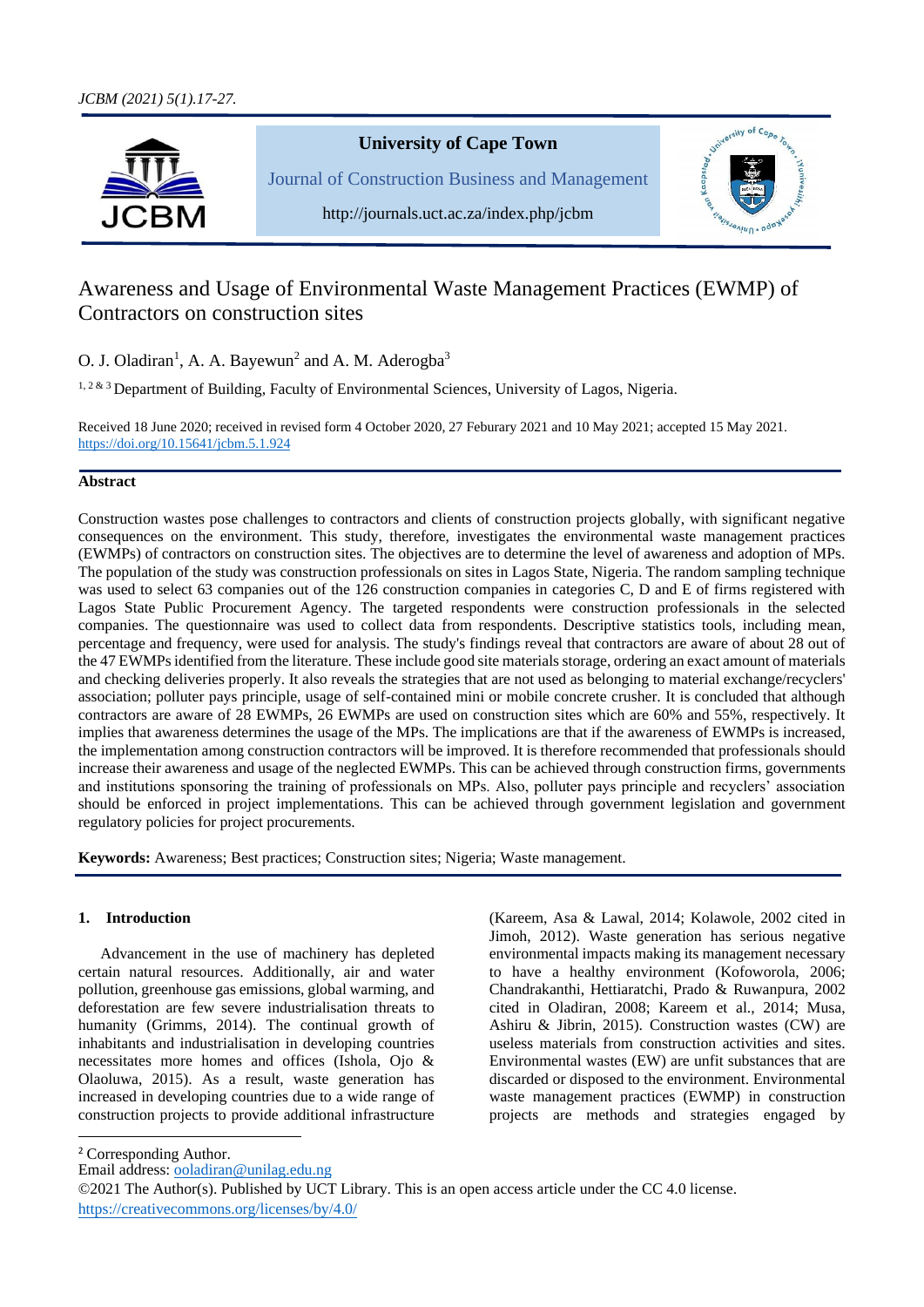construction organisations to minimise the generation and disposal of waste from projects to the environment. Waste Management (WM) engages processes to reduce construction waste volume at landfill through potential waste streams identification, setting goals for materials recovery and ensuring that a range of benefits is met (Kareem et al., 2014). However, environmental waste management practices (MPs) are not uniform; different waste management concepts vary between countries or regions, urban to rural (Tam & Lu, 2016; Demirbas, 2010). Construction waste minimisation (CWM) is a part of sustainable growth and stimulation from the rising concern for the effect of man's actions on the environment (Dania, Kehinde & Bala, 2007). However, in developing countries such as Nigeria, site practices are loose and environmental control is weak, which results in negative environmental consequences (Ishola et al., 2015). Therefore, it is opined that the awareness of EWMPs among professionals is key to their implementation on a construction project. Previous studies focused on a different specific category of EWMP and not holistic (Oladiran, 2009; Kareem et al., 2014; Ishola et al., 2015). Thus, this study seeks to encompass more EWMPs categories for a comprehensive investigation. The problem this study seeks to solve is the environmental hazard of the waste generated from construction activities. The study aims to investigate the EWMPs of contractors on construction sites in Lagos State, Nigeria, to minimise the negative effects of waste on the environment. The specific objectives are to determine the awareness of EWMPs by construction professionals and to ascertain the extent of usage on construction sites in Nigeria. The significance of this study is that it will bring to light the extent of awareness and usage of environmental waste practices by contractors to minimise the environmental impacts of waste from their site.

# **2. Environmental Waste Management Practices in Construction Projects**

Previous studies have investigated several EWMPs that construction contractors can use. Some of them include:

*Zero waste*: Best waste management practice ensures 'no waste', but construction production is complex; hence designing out waste is affected by many variables and restraints (Andy et al., 2002 cited in Oladiran, 2008). Zero waste philosophy ensures that products are designed to be repaired, refurbished, remanufactured and reused (Zafar, 2018). In addition, zero-waste guides waste elimination (Snow and Dickinson, 2001 cited in Davidson, 2011). There are five zero-waste design principles, including efficient procurement, materials optimisation, offsite construction, reuse and recycling, and deconstruction and flexibility (Zero Waste Scotland, n.d.)

*ISO 14001*: 1S014001 is a worldwide agreed standard that sets out the requirements for the environmental management system (EMS) (International Standard Organisation (ISO), 2015). The first 1S014001 standards were published in 1996 (Christini et al., 2004). An EMS that separates quality, environmental, health and safety management will lead to redundancy of tasks and information collection, but 1S014001 is an EMS that can

possibly integrate policies, documentation, data collection, audit, environmental, and health and safety management system, which saves time with an improvement on risk assessment (Griffith, 2000 cited in Christini et al., 2004). ISO14001 makes firms advance their environmental performance voluntarily (Shen and Tam, 2001), and construction companies can mitigate the negative impacts associated with site activities (Christini et al., 2004; Ishola et al., 2015). Dania et al. (2007.) revealed no specific government legislation on wastes for construction sites in Nigeria and that respondents considered project goals of timely project delivery, quality and cost as more important than the impact of the project on the environment. Ishola et al. (2015) revealed that Nigerian contractors are not 1S014001 compliant. Similarly, Chen et al. (2004) found that construction firms in China do not use 1S014001. Christini et al. (2004), Kofoworola (2006), Ishola et al. (2015) recommend that construction companies in Nigeria should be mandated to develop environmental management policy and embrace implementing complete EMS. Similarly, Chen et al. (2004) recommend adopting IS014001-based EMSs for major construction firms in China and that waste minimisation is achievable using the ISO family's standards, policies, and regulations. 1S014001 implementation requires organisational objectives, greater commitment from the principals, stakeholders along the construction supply chain, designated waste management officer, staff training (ISO, 2015). The benefits of using 1S014001 are but not limited to improvement on firms' environmental performance voluntarily (Shen and Tam, 2001). 1S014001 can be integrated into existing the ISO family such as ISO9001 and ISO45001.

*Waste Management Plans (WMPs)*: Site Waste Management Plans (SWMPs) are legal and compulsory requirements in some parts of the UK for projects with a worth of £300,000 and above (NetRegs, n.d.; Waste and Resource Action Programme (WRAP), n.d.; Papargyropoulou et al., 2011). In Southern Wales and Northern Ireland, the employment of an SWMP specialist for effective management of materials is legally mandatory (NetRegs, n.d.); with this law in the UK, clients must produce Site Waste Management Plans before the commencement of the project. In Nigeria, the findings of Oladiran (2009); Wahab and Lawal (2011) revealed that Waste Management Plan is not a tender document; the studies recommend the inclusion of Waste Management Plan among tendering documents. Oladiran (2009) examined the rate of use of Waste Management Plans and the effects of WMP on construction projects in Nigeria. Oladiran (2009) revealed that WMPs are averagely applied on Nigerian construction projects and that the effects of WMP on materials, labour and time waste minimisation is average but high on equipment waste minimisation. Papargyropoulou et al. (2011) conducted a preliminary exploratory exercise to weigh the Malaysia Construction Industry's level of awareness and commitment to sustainable waste management; the study found that the levels of awareness and adoption of SWMPs are low in Malaysia.

A typical SWMP contains detailed information of the licensed waste carrier, the waste types, quantities and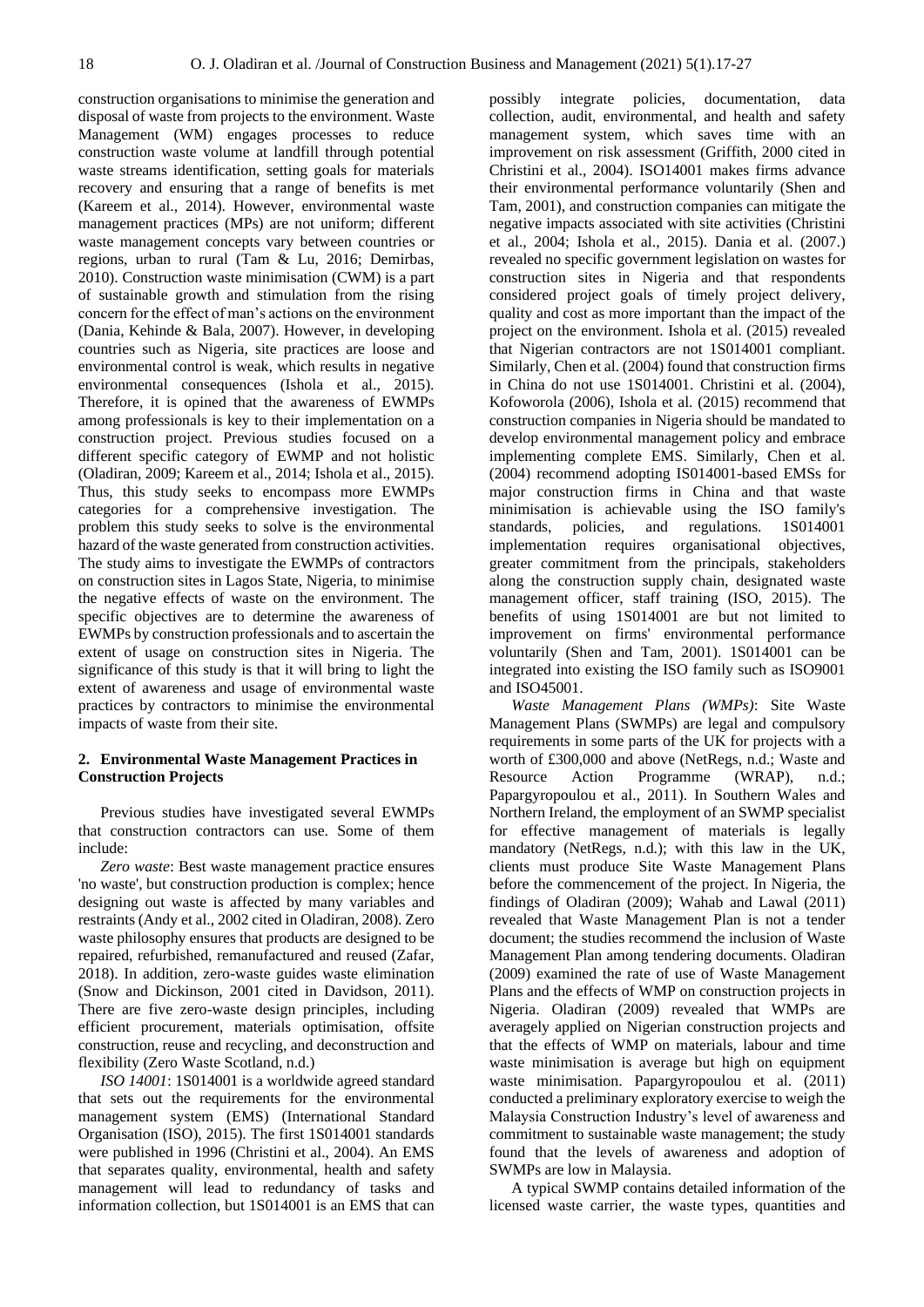actions taken on the waste, completion of consignment and transfer papers and licensed disposal sites (NetRegs, n.d.). In the UK, the completion of transfer notes before waste leaves the site and the use of waste carriers with valid waste carrier registration certification is a way of staying on the right side of the law (NetRegs, n.d.; Papargyropoulou et al., 2011; Cox, 2016). Scottish Environmental Protection Agency (SEPA) must be notified if waste is hazardous or if waste is dumped indiscriminately (NetRegs, n.d.). In Lagos, wastes, including construction wastes, are dumped around streetlight poles and roads embankments (Ajayi et al., 2008). Kofoworola (2006) concluded that inhabitants dump waste indiscriminately because there are no distinct waste collection points. Papargyropoulou et al. (2011) reported a lack of practical tools and relevant infrastructures as among the barriers to adopting SWMPs. Sapuay (2016) found that construction waste or materials finish up as dumps in the surrounding due to inadequate supervision. On the other hand, Gangolells and Macarulla (2014) revealed that in Catalonia, Spain, the designed waste infrastructure is five times more than waste generated. However, Gangolells and Macarulla (2014) found that one of the least widespread practices of the Catalonian construction companies was disseminating the SWMP contents to workers to help them meet the plan's requirements. Papargyropoulou et al. (2011) recommend an investigation into practices for adoption and the development of National standard SWMPs for Malaysia.

*Waste sorting*: Identification of waste composition is also essential for an efficient waste management process due to the amount of reusable waste (Oladiran, 2008). Waste is characterised as solid, liquid and air pollutants, each typically managed, regulated differently (Woodward and Curran Inc., 2006 cited in Davidson, 2011). Each group has different methods of disposal and management, hence the need for sorting ("waste management", n.d.). For instance, site waste composition includes asphalt, concrete, metal, wood, claystone paper, cement, concrete and woodpile (Heltiaratchi et al., 1997 cited in Oladiran, 2008). The construction process of a 13 storey office building project in the UK emitted 651 tons of CO2 with 73% from electricity and 27% from fuel usage (Skanska, 2010 cited Ishola et al., 2015). There is also construction dust from stone, cement, bricks, wood or concrete (Health & Safety Executive (HSE), n.d.). The five largest toxic air emissions from construction are Sulphur dioxide (SO2), nitric dioxide (NO₂), volatile organic compounds (VOC), toxic releases to air and hazardous waste generated (Hendrickson and Horvath, 2000). Chen et al. (2004) posit that sources of pollution and hazard from construction activities in China could be sorted into seven major types, dust, harmful gases, noises, solid and liquid wastes, falling objects and ground movement. Solid waste types from construction and demolition works are wood, steel, concrete, dirt, bricks and tiles (Hoornweg and Bhada-Tata, 2012). Kofoworola (2006), Wahab and Lawal (2011), Kareem et al. (2014) revealed that sorting is not done on construction sites in Nigeria. Scavengers sort waste on dumpsites (Kofoworola, 2006); sorting is not done as a result of non-availability of space on-site (Wahab and Lawal, 2011), operatives perceive waste

management issues as an extra burden (Kareem et al., 2014).

*Waste recycling and recovery*: Kofoworola (2006) and Ajayi et al. (2008) revealed that most construction waste in Lagos State is not recycled. Ajayi et al. (2008) confirm that little attention is given to recycling and that most construction waste from demolition and renovation works are disposed of aimlessly in dumpsites and landfills. Kareem et al. (2014) also revealed that contractors or operatives lack the practice of reuse or recycling materials on site. Sapuay (2016) concludes that most construction sites concentrate on sanitary maintenance within their sites with no EWMPs that consider reuse, recycling and resource recovery. Excess materials from the construction process or residual from demolition can still be useable should the contractor exert efforts in finding ways to use them rather than dispose of them. Though appearing the cheapest, landfills are practically expensive and can be impossible because areas with the largest solid waste generation are also the areas with serious land scarcity problem (Kofoworola, 2006). Waste landfills or dumps occupy valuable land; worse still, landfills are hideous and sources of environmental hazards (Ajayi et al., 2008). Ajayi et al. (2008) opine that reuse and recycling prevent pollution and environmental impacts of waste. Reducing, reusing and recycling waste are profitable alternatives that will increase the lifetime of landfills and reduce the exploitation of natural resources. Compact self-contained mini or mobile crusher for demolished concrete can be used on-site; the advent of crusher attachments allows the connection of concrete crushers to various construction equipment such as excavators. Kareem et al. (2014) found that metal was the only material worth recycling on-site; comparatively, little income is generated from recycling most other building materials. Reclaimed materials sold on landfills are metals, copper, aluminium, lead, blast iron paper, plastic, polyvinyl, plastic bottles, glass and so on (Kofoworola, 2006). Kofoworola (2006) reports were on landfills while Kareem et al. (2014) were on construction sites; this suggests that fewer materials are recovered or recycled on the construction sites.

*Revitalisation*: Revitalisation is a waste management practice that assures that there are no leftover waste onsite. It involves neutralising chemically harmful materials on-site, then replanting trees and vegetation. For example, certain construction waste materials usually contain leads, asbestos and other hazardous substances. In addition, certain components of construction waste, such as plasterboard once landfilled, are hazardous because it increases hydrogen sulfide, a toxic gas.

*Waste Material Recovery Facility (WMRF)*: WMRF is a specialised plant that accepts, separates and prepares recyclable materials for marketing for end-user manufacturers (Zafar, 2018). The two main MRF types are the dirty type which accepts mixed waste, and the clean type, which does not. Hong Kong has a WMRF since 1998 (Ming-Zhi and Gao, 2006) cited in (Wahi et al., 2015). After launching the offsite construction waste sorting (CWS) program, the Hong Kong government built two waste sorting facilities in TuenMun and Tuseng Kwano areas in 2006 (Lu and Yuan, 2012 cited in Wahi et al., 2015). Wahi et al. (2015) reported that the practice of waste sorting has improved after the construction of the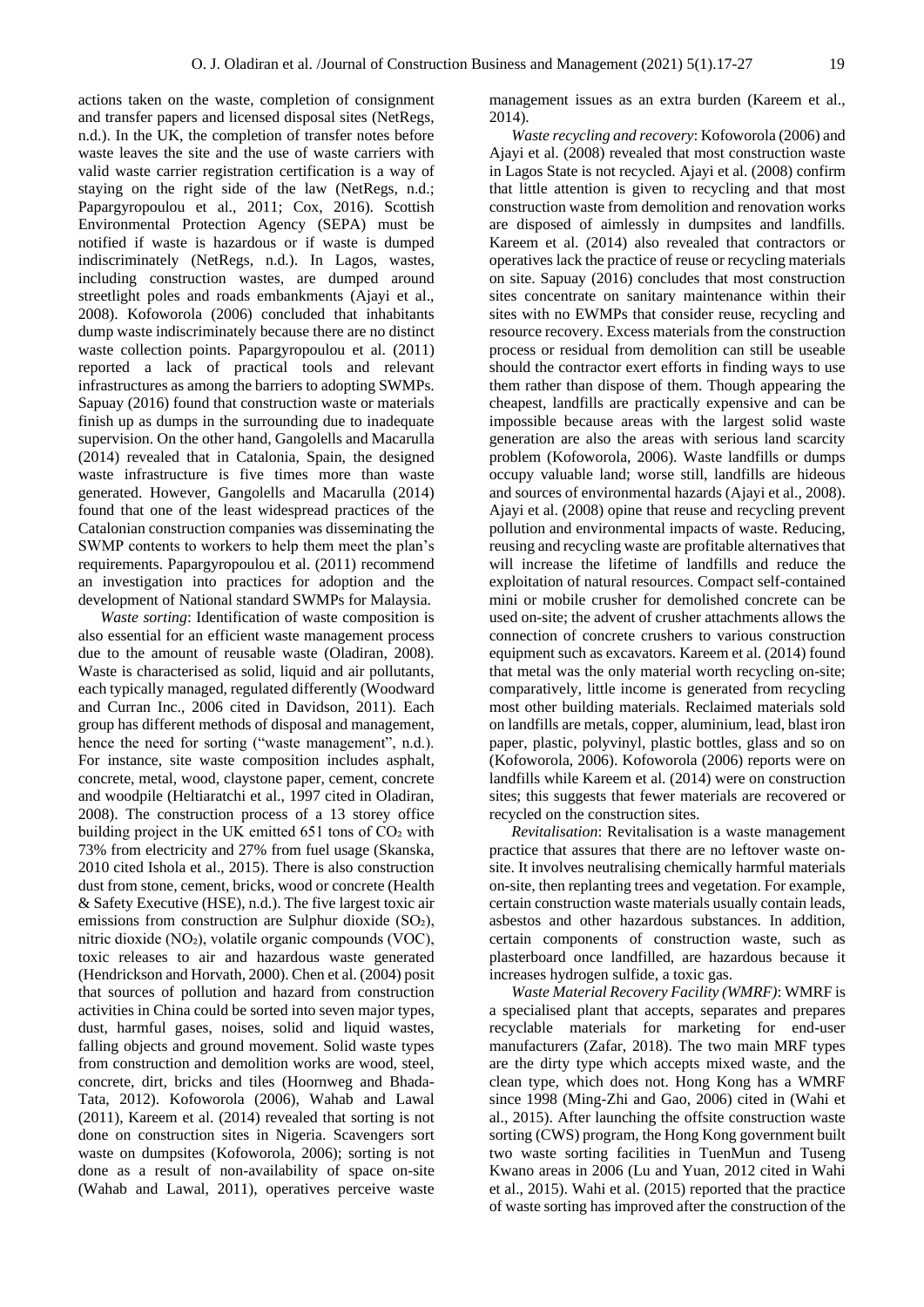recycling facilities and the enforcement of polluters pay policy; this implies that there is a need for structures to be brought nearer to the people and government initiatives to ensure the adoption of environmental friendly WMPs. Kofoworola (2006) reported that there was no single official waste WMRF in Nigeria; the study recommends the development of environmental policies for recovery and recycling promotion in Lagos state and the recovery of landfill gas (LFG) for energy generation. A former Lagos State Governor, Mr Babatunde Fashola SAN, commissioned a N1.3 billion Solid Waste MRF in Alimosho Local Government Area, in Lagos State on 12th of May 2015 ("Fashola commissions N1bn recycling plant in Igando", 2015). The facility is the first of its kind in Nigeria; in the 1st phase, the facility will require about130 trucks of waste on a daily basis to process different waste types into raw materials for plastic and rubber industries ("Fashola commissions N1bn recycling plant in Igando", 2015). In the 2nd, electricity will be produced from heat energy of more tons of waste, and the 3rd will include the production of composts for fertilisers to maintain gardens (Lagos State Governor's Office, 2015). Ex. Governor Mr Babatunde Fashola said that the facility is a conservation strategy to tackle the climate change threats and demonstrate the State Government's commitment to improving the environment and creating economic benefits ("Fashola commissions N1bn recycling plant in Igando", 2015). Dubanowitz (2000) investigated the design and operation of a 150tons/day (876000tons/yr) facility for New York recyclables; the study posits that the facility would save \$46million for the city waste management yearly. As the construction industry meets the growing human needs, the environment and the natural resource essential for development must be protected and conserved. WMRFs also process wastes into feedstock for biological conversion (Gheewala and Nielsen, 2003 cited in Kofoworola, 2006).

#### **3. Research Method**

A survey research design was used for this study. It was used because it enables the gathering of data from the respondents at a time to provide answers to the research objectives. The area of study was Lagos State. Lagos State is the second most populous state in Nigeria; the population is estimated at 17,552,940 (2012 census conducted by LASG) and population density of 2,500/Km2. Lagos State is one of the most economically vibrant states, a major financial centre and fifth largest economy in Africa ("Lagos State", 2019). The GDP per capita is \$4,333 ("Lagos State", 2019). The population of the study is the construction firms in Lagos State, while the sampling frame comprises of those registered with the Lagos State Public Procurement Agency, categories C, D and E. The targeted respondents are construction professionals in the firms. The population size of the frame is 126 construction firms were identified, out of which 63 were randomly chosen for the study.

A structured questionnaire was used to collect data from the respondents. The questionnaire had two sections, A and B. Section A focuses on the demographic information of the respondents. Section B investigates the awareness and usage of a set of EWMPs on sites coined

from literature, using a 5-point Likert scale. The questionnaires were administered to the construction professionals in the 63 selected firms, out of which responses were received from 57 and used for the study. Validity is defined as the degree to which a measuring instrument measures what it is designed to measure. It is the ability of the instrument to measure what it is supposed to measure. Academic scholars revealed the errors in the questionnaires and were adjusted to ensure validity. Reliability is defined as the consistency between independent measurements of the same phenomenon. It is the stability, dependability and predictability of a measuring instrument. It connotes the accuracy or precision of a measuring instrument. The coefficient alpha, otherwise known as Cronbach's Alpha reliability, was calculated for the data used in the study. The average Cronbach's Alpha reliability value was 0.850. This is significantly more than the satisfactory 0.7, and 0.6 values recommended in Robson (2000) and Azika (2004), respectively. It implies that the data used are adequately reliable. Mean and frequency was used to analyse the data.

## **4. Findings and Discussion**

## *4.1 Demographic information*

The organisations' and respondents' profiles are presented in Table 1.

Table 1: Demographic Information

|               | <b>Desciption</b>                                    | <b>Frequency</b> | $\frac{0}{0}$ |
|---------------|------------------------------------------------------|------------------|---------------|
|               | Architects                                           | 15               | 27.3          |
|               | <b>Builders</b>                                      | 9                | 16.3          |
|               | Civil Engineers                                      | 20               | 36.4          |
|               | <b>Mechanical Engineers</b>                          | 1                | 1.8           |
|               | <b>Quantity Surveyors</b>                            | 10               | 18.2          |
|               | <b>Total</b>                                         | 55               | <b>100</b>    |
|               | <b>Educational Qualification</b>                     |                  |               |
|               | <b>HND</b>                                           | 9                | 16.1          |
|               | B.Sc.                                                | 27               | 48.2          |
|               | PGD                                                  | $\overline{2}$   | 3.6           |
|               | M.Sc.                                                | 18               | 32.1          |
|               | <b>Total</b>                                         | 56               | 100           |
|               | <b>Professional Membership</b>                       |                  |               |
| Respondents   | <b>NIA</b>                                           | 11               | 20.4          |
|               | <b>NIOBE</b>                                         | 8                | 14.8          |
|               | <b>NSE</b>                                           | 21               | 38.9          |
|               | <b>NEWS</b>                                          | 8                | 14.8          |
|               | <b>NONE</b>                                          | 6                | 11.1          |
|               | <b>Total</b>                                         | 54               | 100           |
|               | <b>Experience</b>                                    |                  |               |
|               | $0 - 5$                                              | 9                | 15.8          |
|               | $6 - 10$                                             | 18               | 31.6          |
|               | $11 - 15$                                            | 15               | 26.3          |
|               | $16 - 20$                                            | 6                | 10.5          |
|               | Over 20years                                         | 9                | 15.8          |
|               | Total                                                | 57               | 100           |
|               | Category                                             |                  |               |
|               | $<$ N100M                                            | 2                | 3.6           |
|               | N100M <n300m< td=""><td>9</td><td>16.1</td></n300m<> | 9                | 16.1          |
| Organisations | N300M <n1b< td=""><td>10</td><td>17.9</td></n1b<>    | 10               | 17.9          |
|               | N1B < N10B                                           | 17               | 30.4          |
|               | N10M and above                                       | 18               | 32.1          |
|               | <b>Total</b>                                         | 56               | <b>100</b>    |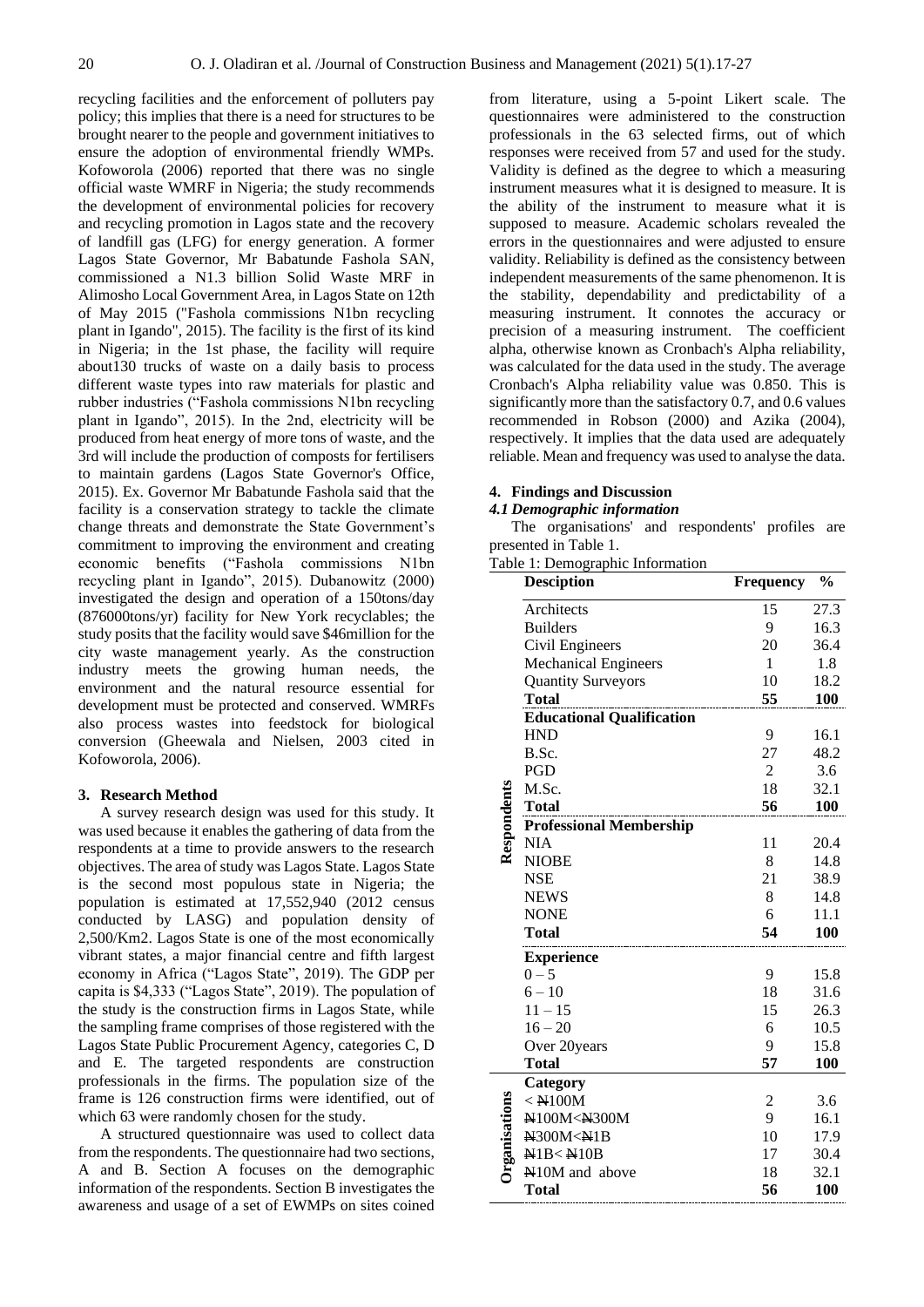| Ownership    |    |      |
|--------------|----|------|
| Expatriate   | 13 | 22.8 |
| Indigenous   | 44 | 77.2 |
| <b>Total</b> | 57 | 100  |
| <b>Type</b>  |    |      |
| Contracting  | 51 | 89.5 |
| Consulting   | 5  | 8.8  |
| Client       |    | 1.8  |
| <b>Total</b> | 57 | 100  |

The professions of the respondents shown in Table 1 reveals that 27.3% of them are Architects, another 16.3% are Builders, 1.8% are Mechanical Engineers, 36.4% are Civil Engineers, and 18.2 % are Quantity Surveyors. About 16% of them holds higher national diploma (HND) degree, 48.2% holds B.Sc. degree, 32% holds M.Sc. degree and 3.6% holds postgraduate diploma (PGD) degree. Close to 16% each of the respondents' work experience were between 1 to 5 years, and above 20 years, 31.6% were between 6 to 10 years, 26.3% were between 11 to 15 years, and 10.5% were between 16 to 20 years. More than 20% of them were members of the Nigerian Institute of Architects (NIA), 14.8% each of the Nigerian Institute of Quantity Surveying (NIQS) and Nigerian Institute of Building (NIOB), about 39% of the Nigerian Society of Engineers (NSE) and 11% did not indicate whether they were members of any professional body. Additionally, 89.5% were contracting organisations, 8.8% were consulting, and 1.8% was a client organisation. Just 3.6% of the organisations belong to the category that is < N100 million project capability, 16% belong to N100m -  $<$  N300 million, 18% belong to N300million -  $<$ N1billion, 30.4% belong to N1billion - < N10 billion, and 32% belong to N10 billion and above project capability. About 77% of the organisations were fully indigenous organisations, while 23% were fully expatriate. It can be inferred that the respondents from these organisations can supply the needed information for the study.

# *4.2 Awareness of Environmental Waste Management Practices*

The mean of items listed as EWMP was used to rank the awareness of respondents in order to determine the level of awareness of EWMPs on construction sites by Nigerian contractors in Lagos State. The result of the analysis is presented in Table 2. Respondents were asked to indicate their awareness of 47 EWMPs using a 5-point Likert scale.

Table 2: Awareness of Environmental Waste Management Practices

|    | <b>S/N Environmental Waste Management Practices</b>                        | N    | 1                | $\overline{2}$ | 3 <sup>1</sup> | $\overline{\mathbf{4}}$ | 5              |            | STD Mean GR |                | <b>OR</b>      |
|----|----------------------------------------------------------------------------|------|------------------|----------------|----------------|-------------------------|----------------|------------|-------------|----------------|----------------|
|    | <b>Zero Waste</b>                                                          |      |                  |                |                |                         |                |            | 3.70        |                |                |
| 1  | Good site material storage practice                                        | 57 0 |                  | $\bf{0}$       |                | 6 26                    | 25             | .664       | 4.33        | 1              | 1              |
| 2  | Ordering the required amount of materials as accurately as probable 56     |      | $\theta$         | 1              | 5              | 25                      | 25             | .716       | 4.32        | $\overline{c}$ | $\overline{2}$ |
| 3  | Checking deliveries for any shortages and or damages                       | 57   | $\overline{0}$   | 3              | 5              | 23                      | 26             | .835       | 4.26        | 3              | 3              |
| 4  | Just in time delivery for a reduction in storage and materials losses      | 57   | $\boldsymbol{0}$ | 3              | 13 31          |                         | 10             | .774       | 3.84        | 4              | 6              |
| 5  | Use of site materials control                                              | 57   | $\boldsymbol{0}$ | 3              | 13 31          |                         | 10             | .774       | 3.84        | 4              | 6              |
| 6  | Use of fabrication, offsite prefabrication                                 | 57   | $\overline{2}$   | $\overline{2}$ | 21 22          |                         | 10             | .938       | 3.63        | 6              | 9              |
| 7  | Use of standard and realistic components                                   | 57   | $\overline{4}$   |                | 3 15 23        |                         | 12             |            | 1.096 3.63  | 6              | 9              |
| 8  | No 'throwing away waste'                                                   | 57   | 5                |                | 7 14 22        |                         | 9              |            | 1.163 3.40  | 8              | 14             |
| 19 | Designing out waste at the earliest stage of the construction process      | 56   | 2                | 11 15 20       |                |                         | 8              |            | 1.071 3.38  | 9              | 16             |
| 10 | Minimising temporary works                                                 |      |                  | 56 0 10 28 14  |                |                         | $\overline{4}$ | .825       | 3.21        | 10             | 20             |
| 11 | Use of recyclable materials                                                |      |                  | 57 4 16 22 11  |                |                         | $\overline{4}$ | 1.023 2.91 |             | 11             | 30             |
|    | <b>ISO 14001</b>                                                           |      |                  |                |                |                         |                |            | 3.01        |                |                |
| 12 | Top management commitment                                                  | 57   | 3                | 10 13 22       |                |                         | 9              |            | 1.117 3.42  | 1              | 13             |
| 13 | Organisational waste objectives                                            | 56 5 |                  |                | 9 21 13        |                         | 8              | 1.146 3.18 |             | $\overline{c}$ | 21             |
| 14 | Sources of materials considered if the company is certified with           | 56   | 6                |                | 7 22 16        |                         | 5              |            | 1.096 3.13  | 3              | 23             |
|    | environmental standards                                                    |      |                  |                |                |                         |                |            |             |                |                |
| 15 | Supply chain impact by communicating environmental impacts to              | 56   | 6                | 12 20 15       |                |                         | 3              |            | 1.069 2.95  | 4              | 29             |
|    | suppliers                                                                  |      |                  |                |                |                         |                |            |             |                |                |
|    | 16 Using designated waste management officer                               |      |                  | 57 13 13 14 10 |                |                         | 7              | 1.330 2.74 |             | 5              | 32             |
|    | 17 Staff training on waste                                                 |      |                  | 57 12 15 16 9  |                |                         | 5              | 1.232 2.65 |             | 6              | 40             |
|    | <b>Waste management plans (WMPs)</b>                                       |      |                  |                |                |                         |                |            | 2.81        |                |                |
|    | 18 Disposal at licensed sites                                              | 57   |                  | 4 11 14 20     |                |                         | 8              |            | 1.149 3.30  | 1              | 19             |
| 19 | Sanctions for poor waste disposal                                          | 57   | 2                | 18 15 18       |                |                         | 4              | 1.033 3.07 |             | 3              | 28             |
|    | 20 Information about the client, the principal contractor, the person that | 57   | 5                |                | 18 19 12       |                         | 3              | 1.037 2.82 |             | 4              | 31             |
|    | drafted the SWMP                                                           |      |                  |                |                |                         |                |            |             |                |                |
|    | 21 Estimation and waste management action for each waste type              | 57   | 7                | 19 14 16       |                |                         | 1              |            | 1.061 2.74  | 5              | 32             |
|    | 22 Use of waste carriers with valid waste carrier registration             | 57   | 8                |                | 16 19 13       |                         | 1              | 1.034 2.70 |             | 6              | 35             |
|    | certification                                                              |      |                  |                |                |                         |                |            |             |                |                |
|    | 23 Completion of consignment note before waste leaves the site             | 57   | 9                |                | 20 15 12       |                         | 1              | 1.051      | 2.58        | 7              | 41             |
|    | 24 Completion of transfer notes before waste leaves the site               |      |                  | 57 11 17 21 7  |                |                         | 1              | 1.002      | 2.47        | 9              | 45             |
|    | <b>Waste Sorting</b>                                                       |      |                  |                |                |                         |                |            | 2.85        |                |                |
|    | 25 Separation of inert and non-inert wastes on sites                       | 57   | -1               | 10 32 9        |                |                         | 5              | .867       | 3.12        | 2              | 24             |
|    | 26 Designated skips for different materials                                | 57   | 8                | 19 22 5        |                |                         | 3              |            | 1.017 2.58  | 7              | 41             |
|    | <b>Waste accommodation/storage</b>                                         |      |                  |                |                |                         |                |            | 3.71        |                |                |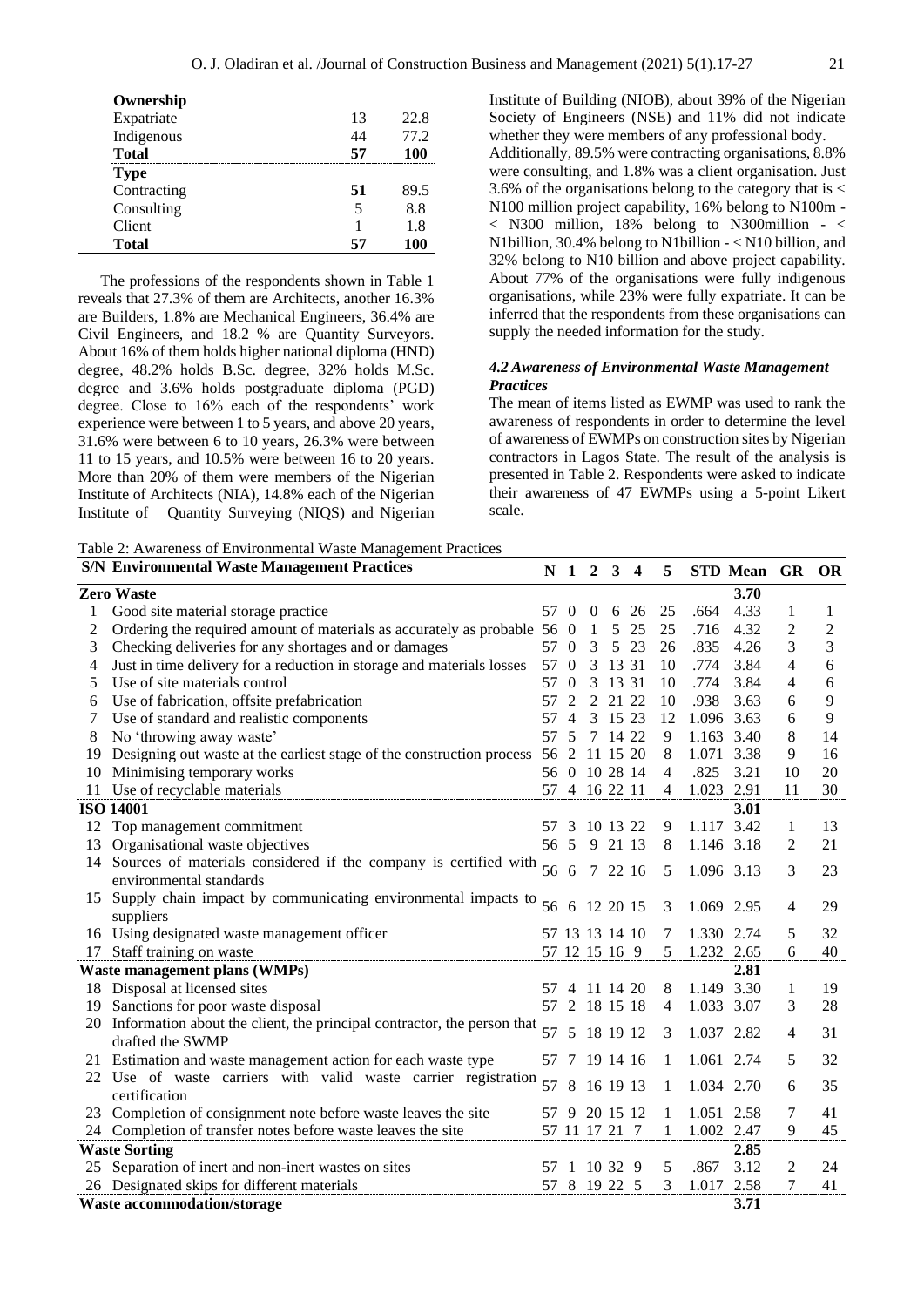|    | 27 High quality of housekeeping on site                                                                   | 57   |               |            | 3 12 17        |         | 24           | 1.007 4.05 |      |                | $\overline{4}$ |
|----|-----------------------------------------------------------------------------------------------------------|------|---------------|------------|----------------|---------|--------------|------------|------|----------------|----------------|
|    | 28 Site plan showing waste storage points                                                                 |      |               |            | 57 4 6 24 11   |         | 12           | 1.144 3.37 |      | 2              | 17             |
|    | <b>Waste Collection and Transportation</b>                                                                |      |               |            |                |         |              |            | 3.43 |                |                |
|    | 29 Waste packed manually into waste trucks                                                                | 57   |               |            | 4 14 23        |         | 15           | .996       | 3.82 | 1              | $\,8$          |
|    | 30 Loading of waste truck mechanically                                                                    | 57   |               | 7          | 25 16          |         | 8            | .942       | 3.40 | 2              | 14             |
|    | 31 Waste collection planning                                                                              | 56   | 5             |            |                | 8 16 16 | 11           | 1.212 3.36 |      | 3              | 18             |
|    | 32 Use of hydraulic compactor                                                                             |      |               |            | 57 6 6 27 11   |         | $\tau$       | 1.103 3.12 |      | 4              | 24             |
|    | <b>Waste recycling and recovery</b>                                                                       |      |               |            |                |         |              |            | 2.59 |                |                |
|    | 33 Reuse: conversion of the waste stream into reuse pathway                                               |      |               |            | 56 6 20 19 7   |         | 4            | 1.060 2.70 |      | 1              | 35             |
|    | 34 Reduction or recycling of the packaging for materials delivered                                        |      |               |            | 57 9 18 18 6   |         | 6            | 1.183 2.68 |      | 2              | 37             |
| 35 | Recycle: recovery of the value of waste stream for recycling purpose 57 8 18 19 9                         |      |               |            |                |         | 3            | 1.075 2.67 |      | 3              | 38             |
|    | 36 Use of compact, self-contained mini crushers or mobile crusher for<br>demolished concrete              |      |               |            | 14 20 15 7     |         | 1            | 1.038 2.32 |      | 4              | 46             |
|    | <b>Revitalisation</b>                                                                                     |      |               |            |                |         |              |            | 2.89 |                |                |
|    | 37 Replanting trees and vegetation.                                                                       | 57   |               |            | 5 14 17 12     |         | 9            | 1.205 3.11 |      | 1              | 26             |
|    | 38 Neutralisation of chemically harmful materials on site                                                 |      |               |            | 57 8 17 19 12  |         | 1            | 1.024 2.67 |      | 2              | 38             |
|    | <b>Waste incineration</b>                                                                                 |      |               |            |                |         |              |            | 2.72 |                |                |
|    | 39 Waste is transported to an incinerator                                                                 |      |               |            | 57 12 13 14 15 |         | 2            | 1.221      | 2.72 | $\mathbf{1}$   | 34             |
|    | <b>Waste Material Recovery Facility</b>                                                                   |      |               |            |                |         |              |            | 2.49 |                |                |
|    | 40 Waste is transported to Waste Material Recovery Facility                                               |      |               |            | 57 9 16 28 3   |         | 1            | .889       | 2.49 | 1              | 44             |
|    | <b>Waste Behaviour</b>                                                                                    |      |               |            |                |         |              |            | 3.33 |                |                |
|    | 41 Awareness of the consequences of waste and taking personal 57<br>responsibility for others' well being |      | $\mathcal{E}$ |            |                | 5 20 18 | 11           | 1.071 3.51 |      | 1              | 11             |
|    | 42 Cost savings from waste reduction made beneficial to all site $57$<br>management staff                 |      | $\sqrt{5}$    |            |                | 6 26 16 | 4            | 1.008 3.14 |      | $\mathfrak{D}$ | 22             |
|    | <b>Air Quality strategy</b>                                                                               |      |               |            |                |         |              |            | 3.50 |                |                |
|    | 43 Dust reduction measures during construction                                                            | 57 2 |               | -1         |                | 11 29   | 14           | .912       | 3.91 | 1              | 5              |
|    | 44 Maximum level of emission is considered for development                                                |      |               |            |                |         |              |            |      |                |                |
|    | application approval in each local council                                                                | 57   | 6             |            |                | 7 24 16 | 4            | 1.057      | 3.09 | 2              | 27             |
|    | <b>Vegetation preservation</b>                                                                            |      |               |            |                |         |              |            | 3.46 |                |                |
|    | 45 Preservation of existing vegetation                                                                    |      | 56 1          |            | 9 20 15        |         | -11          | 1.044 3.46 |      | 1              | 12             |
|    | Polluter pays principle                                                                                   |      |               |            |                |         |              |            | 2.56 |                |                |
|    | 46 Requirement for a waste generator to pay for appropriate disposal of                                   |      |               |            |                |         |              |            |      |                |                |
|    | unrecoverable material (Extended responsibility to the material $57\,6\,24\,18\,7$<br>manufacturer).      |      |               |            |                |         | 2            | .964       | 2.56 | 1              | 43             |
|    | Building materials exchange/recycler's association                                                        |      |               |            |                |         |              |            | 1.82 |                |                |
|    | 47 Belong to a material exchange/recyclers' association                                                   |      |               | 56 25 19 9 |                | 3       | $\mathbf{0}$ | .897       | 1.82 | 1              | 47             |
|    |                                                                                                           |      |               |            |                |         |              |            |      |                |                |

*N= total respondents, 1 represents Not aware, 2 represents Slightly aware, 3 represents Moderately aware, 4 represents Highly aware, 5 represents Very highly aware, mean, GR= Group Ranking, OR= Overall Ranking.*

The criterion used to determine the awareness level of EWMPs on construction sites by the respondents are those variables whose mean scores are 3.00 and above, which represents 'moderate awareness' on the scale. The 47 EWMPs were categorised into 15; namely, zero waste, ISO 14001, waste management plans, waste sorting, waste accommodation/storage, waste collection and transportation, waste recycling and recovery, revitalisation, waste incineration, waste material recovery facility, waste behaviour, air quality strategy, vegetation preservation, polluter pays principle and building materials exchange/recycler's association. The following can be observed from Table 2:

Zero waste: the respondents are aware of the strategies in this category except for the use of recyclable materials (2.91). This result supports the conclusion of Ajayi et al. (2008); Wahab and Lawal (2011) that recycling is a rare practice in Nigeria. The first three highest-ranked practices are good site material storage practice, ordering the required amount of materials accurately and checking deliveries for shortages and damages with means of 4.33, 4.32 and 4.26, respectively. It has confirmed the assertion

that contractors are more interested in issues that will affect the project cost; the construction industry is not ignorant of the need to consider the environment, but their focus is different.

ISO 14001: the first two highest-ranked under ISO 14001category are top management commitment and organisational waste objectives with mean scores of 3.42 and 3.18, respectively. This indicates that the importance of top management on EWMPs is acknowledged by the respondents.

Waste management plans: respondents are not aware of almost all practices under this category. However, disposal at licensed sites ranked highest (3.30). Further questioning revealed that most times, contractors do not measure or take cognisance of the waste being removed from their sites, and this can be the reasons for their unawareness of completion of consignment and transfer notes before waste leaves the site and other practices within waste management plans category.

Waste sorting: it can be observed that respondents are aware of the separation of inert and non-inert wastes on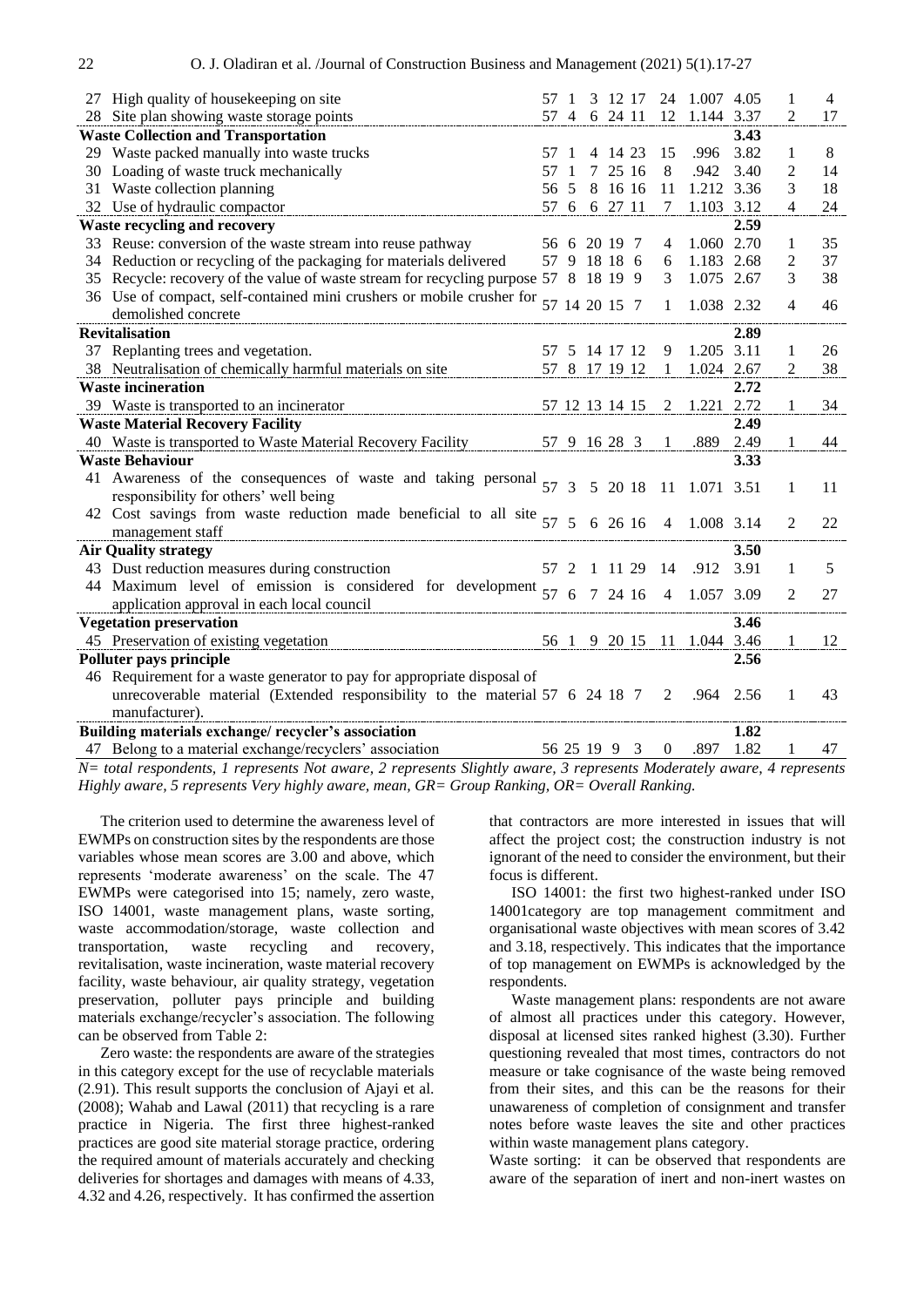sites (3.12). However, respondents are not aware of designated skips for different materials (2.58).

Waste Collection and Transportation: respondents are aware of all practices under this category since contractors must ensure that waste is packed and evacuated from their sites.

Waste recycling and recovery: respondents are not aware of all the four strategies under this category. This finding validates the work of Wahab and Lawal (2011) that reuse and recycling are new practices in Nigeria.

Revitalisation: respondents are not aware of the neutralisation of chemically harmful materials on site (2.67) but are aware of replanting trees and vegetation (3.11). Further questioning revealed that neutralisation of chemically harmful materials on site is not really a needed practice on c as respondents do not deal with many chemicals on sites. The awareness of replanting trees and vegetation is heightened through the greener initiatives of programmes of Lagos State Government.

Waste incineration: respondents are not aware of waste incineration (2.72). As earlier mentioned, the removal of construction waste from their sites is usually outsourced. Incineration is one of the treatments on construction waste after leaving sites.

Waste material recovery facility: it can be observed that transportation of waste to waste material recovery facility has a low level of awareness (2.49). This could be because waste recovery is new.

Waste Behaviour: it was discovered that most respondents are aware of waste consequences and taking responsibilities for others well-being (3.51), and cost savings from waste reduction made beneficial to all site management staff (3.14) under this category. The awareness of waste behaviour may be due to health and safety concerns on sites.

Air Quality strategy: Most of the respondents are aware of dust reduction measures during construction (3.91), and the maximum level of emission is considered for development approval in each local council (3.09) under this category. Further questioning revealed that some legislation directs operational approaches, such as equipment types that can be used to limit environmental disturbance. It can be implied that Government legislation has aided the awareness of the two practices in this category.

Vegetation preservation: the respondents are aware of the preservation of existing vegetations (3.46). Further questioning revealed that the awareness had been heightened through the greener Lagos initiatives programme of the Lagos State Government.

Polluter pays principle: this principle requires that waste generators pay for disposal of unrecoverable waste. It was found out that the respondents are not aware of it (2.56). It ranked 43rd in the overall ranking of the 47 practices.

Building materials exchange/recyclers' association: the awareness of this practice is low among the respondents (1.82). In Nigeria, it is scavengers that recycle building materials (Kofoworola, 2006).

In conclusion, out of the 15 EWMPs categories, the respondents are aware of seven categories - waste accommodation and storage (3.71), zero-waste (3.70), air quality strategy (3.50), vegetation preservation (3.46), waste collection and transportation (3.43), waste behaviour (3.33) and ISO 14001 (3.01). It can be observed that they are not aware of the remaining eight categories of EWMPs because their overall means are less than 3. Similarly, out of the 47 MPs, the respondents are aware of 28 EWMPs, the EWMP with the highest level of awareness is Good site material storage while Belong to a material exchange/recyclers association is the least.

## *4.3 Usage of Environmental Waste Management Practices*

The mean of items listed as environmental waste management practices was used to rank the usage of the practices by the respondents in order to determine the application of the environmental waste management practices on construction site by Nigerian contractors. Respondents were asked to indicate their implementation of 47 EWMPs using a 5-point Likert scale. The criterion used to determine applied EWMPs on construction site by the respondents are those variables whose mean scores are 3.00 and above, which represents 'average usage' on the scale. The 47 EWMPs were categorised into 15; namely, zero waste, ISO 14001, waste management plans, waste sorting, waste accommodation/storage, waste collection and transportation, waste recycling and recovery, revitalisation, waste incineration, waste material recovery facility, waste behaviour, air quality strategy, vegetation preservation, polluter pays principle and building materials exchange/recycler's association.

|    | Table 3: Usage of environmental waste management practices            |                |                             |              |              |                         |    |       |             |    |     |
|----|-----------------------------------------------------------------------|----------------|-----------------------------|--------------|--------------|-------------------------|----|-------|-------------|----|-----|
|    | <b>S/N Environmental Waste Management Practices</b>                   | N <sub>1</sub> |                             | $\mathbf{2}$ | $\mathbf{3}$ | $\overline{\mathbf{4}}$ | 5  |       | STD Mean GR |    | OR. |
|    | <b>Zero Waste</b>                                                     |                |                             |              |              |                         |    |       | 3.67        |    |     |
|    | Good site material storage practice                                   | 57.            | $\Omega$                    | $\theta$     | 6            | 27                      | 24 | .659  | 4.32        |    |     |
|    | Checking deliveries for any shortages and or damages                  |                | $\Omega$                    |              | 9            | 22                      | 25 | .786  | 4.25        | 2  | 3   |
| 3  | Ordering the required amount of materials as accurately as probable   | 57             |                             |              | 13           | 20                      | 22 | .872  | 4.09        | 3  | 4   |
|    | Use of site materials control                                         | 57             |                             |              |              | 14 28                   | 13 | .786  | 3.91        | 4  |     |
|    | Just in time delivery for a reduction in storage and materials losses | 57             |                             |              |              | 12 25                   | 13 | .945  | 3.77        | 5  |     |
| 6  | Use of fabrication, offsite prefabrication                            |                | $\Omega$                    | 3            | 22 21        |                         | 11 | .844  | 3.70        | 6  | 8   |
|    | Use of standard and realistic components                              | $\gamma$       | $\theta$                    | 5            |              | 18 29                   | 5  | .776  | 3.60        | 7  | 11  |
| 8  | Designing out waste at the earliest stage of the construction process | 57             | $\mathcal{D}_{\mathcal{L}}$ | 9            |              | 14 28                   | 4  | .961  | 3.40        | 8  | 14  |
| 19 | Minimising temporary works                                            |                |                             | 9            |              | 30 12                   | 5. | .875  | 3.19        | 9  | 18  |
| 10 | No 'throwing away waste'                                              |                |                             | 9            | 17           | 19                      | 5  | 1.160 | 3.11        | 10 | 23  |
|    | 11 Use of recyclable materials                                        | 57             | 4                           |              | 10 29        |                         |    | 1.042 | 3.05        |    | 25  |
|    | <b>ISO 14001</b>                                                      |                |                             |              |              |                         |    |       | 2.92        |    |     |
|    | Top management commitment                                             |                |                             |              |              | 2 13 13 22              | 7  | 1.075 | 333         |    | 16  |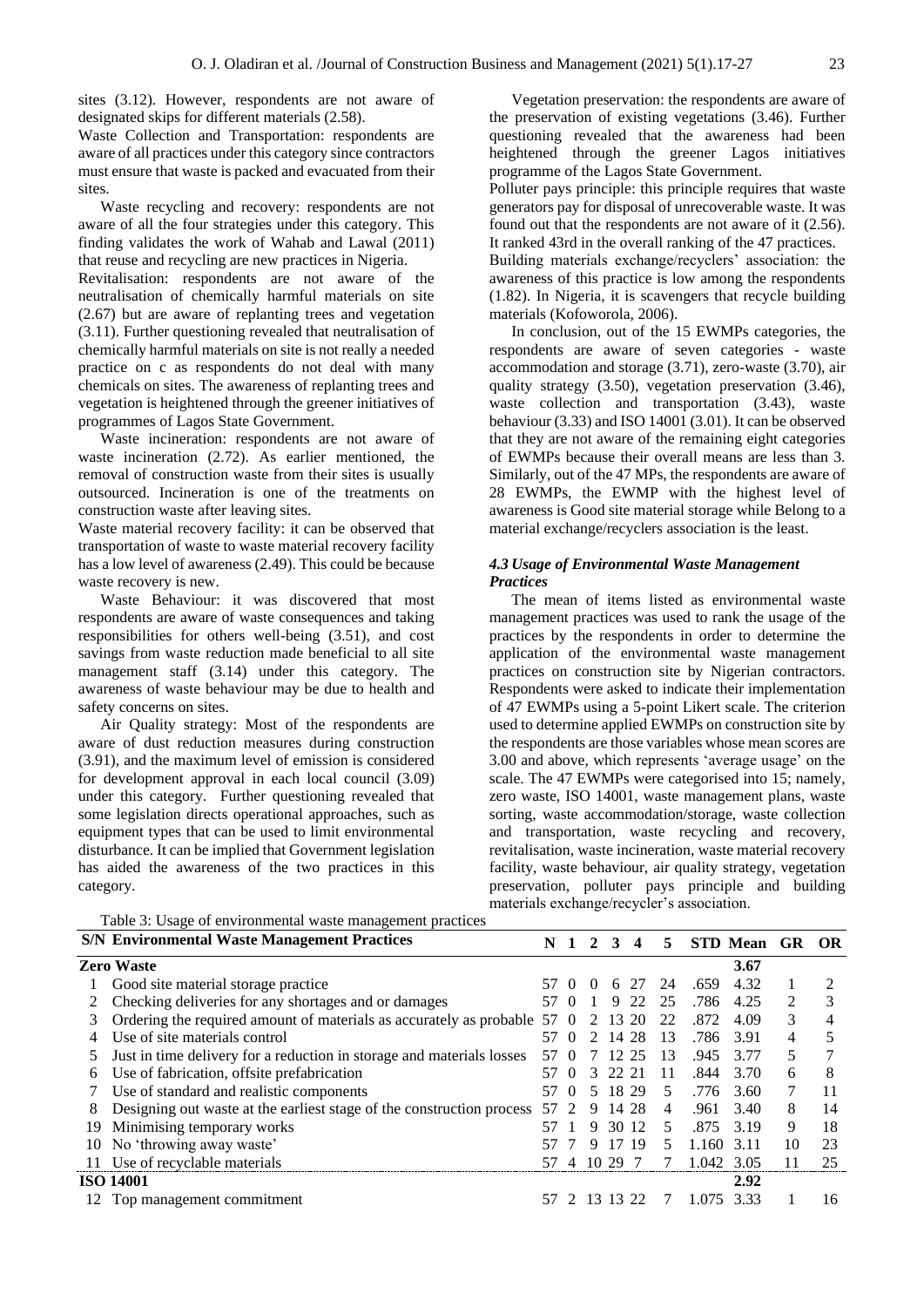| 13 | Organisational waste objectives                                                                                    | 57           | 4              |   | 11 22 17                 |               | 3              | .997                | 3.07         | 2              | 24       |
|----|--------------------------------------------------------------------------------------------------------------------|--------------|----------------|---|--------------------------|---------------|----------------|---------------------|--------------|----------------|----------|
| 14 | Sources of materials considered if the company is certified with 57 6 9 25 12                                      |              |                |   |                          |               | 5              | 1.077               | 3.02         | 3              | 26       |
|    | environmental standards                                                                                            |              |                |   |                          |               |                |                     |              |                |          |
| 15 | Supply chain impact by communicating environmental impacts to 56 4 16 19 16                                        |              |                |   |                          |               | 1              | .966 2.89           |              | $\overline{4}$ | 28       |
|    | suppliers                                                                                                          |              |                |   |                          |               |                |                     |              |                |          |
|    | 16 Staff training on waste                                                                                         |              |                |   | 57 8 18 17 9             |               | 5              | 1.158 2.74          |              | 5              | 32       |
|    | 17 Using designated waste management officer                                                                       |              |                |   | 57 11 21 15 7            |               | 3              | 1.104 2.47          |              | 6              | 41       |
|    | Waste management plans (WMPs)                                                                                      |              |                |   |                          |               |                |                     | 2.75         |                |          |
|    | 18 Disposal at licensed sites                                                                                      | 57           |                |   | 7 10 15 18<br>4 10 24 12 |               | 7              | 1.217<br>1.076 3.14 | 3.14         | 1              | 20       |
| 19 | Sanctions for poor waste disposal<br>20 Use of waste carriers with valid waste carrier registration 57 10 11 21 12 | 57           |                |   |                          |               | 7<br>3         | 1.134 2.77          |              | 1<br>3         | 20<br>31 |
|    | certification                                                                                                      |              |                |   |                          |               |                |                     |              |                |          |
|    | 21 Information about the client, the principal contractor, the person that 57 16 11 15 9                           |              |                |   |                          |               | 6              | 1.333               | 2.61         | 4              | 36       |
|    | drafted the SWMP                                                                                                   |              |                |   |                          |               |                |                     |              |                |          |
|    | 22 Estimation and waste management action for each waste type                                                      |              |                |   | 57 13 17 10 14           |               | 3              | 1.237 2.60          |              | 5              | 37       |
| 23 | Completion of consignment note before waste leaves the site                                                        |              |                |   | 57 12 15 21 6            |               | 3              | 1.104 2.53          |              | 6              | 39       |
|    | 24 Completion of transfer notes before waste leaves the site                                                       |              |                |   | 57 12 18 17 8            |               | 1              | 1.042 2.43          |              | 7              | 44       |
|    | <b>Waste Sorting</b>                                                                                               |              |                |   |                          |               |                |                     | 2.79         |                |          |
| 25 | Separation of inert and non-inert wastes on sites                                                                  | 57           |                |   | 2 15 30 7                |               | 3              | .859                | 2.89         | 1              | 28       |
|    | 26 Designated skips for different materials                                                                        |              |                |   | 57 3 24 20 8             |               | 2              | .909                | 2.68         | 2              | 34       |
|    | <b>Waste accommodation/storage</b>                                                                                 |              |                |   |                          |               |                |                     | 4.05         |                |          |
|    | 27 High quality of housekeeping on site                                                                            | 57           |                |   | 2 14 24 16               |               | 1              | 4.063               | 4.49         | 1              | 1        |
|    | 28 Site plan showing waste storage points                                                                          |              |                |   | 57 2 5 19 19             |               | 12             | 1.033 3.60          |              | 2              | 11       |
|    | <b>Waste Collection and Transportation</b>                                                                         |              |                |   |                          |               |                |                     | 3.33         |                |          |
|    | 29 Waste packed manually into waste trucks                                                                         | 56           |                |   | 0 17 29                  |               | 9              | .773                | 3.80         | 1              | 6        |
|    | 30 Waste collection planning                                                                                       | 57           | -1             |   | 10 23 14                 |               | 9              | 1.009               | 3.35         | 2              | 15       |
|    | 31 Loading of waste truck mechanically                                                                             | 57           | $\overline{0}$ | 8 | 29 18                    |               | 2<br>3         | .739<br>.842        | 3.25         | 3<br>4         | 17<br>27 |
|    | 32 Use of hydraulic compactor                                                                                      |              |                |   | 57 3 10 35 6             |               |                |                     | 2.93<br>2.44 |                |          |
|    | <b>Waste recycling and recovery</b><br>33 Reduction or recycling of the packaging for materials delivered          |              |                |   | 57 10 19 15 5            |               | 8              | 1.270               | 2.68         | 1              | 34       |
|    | 34 Reuse: conversion of the waste stream into reuse pathway                                                        |              |                |   | 57 6 23 22 4             |               | $\overline{2}$ | .908                | 2.53         | 2              | 39       |
|    | 35 Recycle: recovery of the value of waste stream for recycling purpose 57 7 23 20 7                               |              |                |   |                          |               | $\overline{0}$ | .868                | 2.47         | 3              | 41       |
|    | 36 Use of compact, self-contained mini crushers or mobile crusher for 57 14 27 13 3                                |              |                |   |                          |               | 0              | .830                | 2.09         | 4              | 46       |
|    | demolished concrete                                                                                                |              |                |   |                          |               |                |                     |              |                |          |
|    | <b>Revitalisation</b>                                                                                              |              |                |   |                          |               |                |                     | 2.94         |                |          |
|    | 37 Replanting trees and vegetation.                                                                                | 57           | $\overline{4}$ | 9 | 25 12                    |               | 7              | 1.066               | 3.16         | 1              | 19       |
|    | 38 Neutralisation of chemically harmful materials on site                                                          |              |                |   | 57 8 12 26 10            |               | 1              | .978                | 2.72         | 2              | 33       |
|    | <b>Waste incineration</b>                                                                                          |              |                |   |                          |               |                |                     | 2.60         |                |          |
|    | 39 Waste transported to incinerators                                                                               |              |                |   | 57 9 21 13 12            |               |                | 1.100 2.60          |              |                | 37       |
|    | <b>Waste Material Recovery Facility</b>                                                                            |              |                |   |                          |               |                |                     | 2.47         |                |          |
|    | 40 Waste is transported to Waste Material Recovery Facility                                                        | 57 7 20 27 2 |                |   |                          |               | 1              | .826                | 2.47         | 1              | 41       |
|    | <b>Waste Behaviour</b>                                                                                             |              |                |   |                          |               |                |                     | 3.37         |                |          |
|    | 41 Awareness of the consequences of waste and taking personal 57 1 4 19 25                                         |              |                |   |                          |               | 8              | .881                | 3.61         | 1              | 10       |
|    | responsibility for others' well being                                                                              |              |                |   |                          |               |                |                     |              |                |          |
|    | 42 Cost savings from waste reduction made beneficial to all site 57 4 9 22 20                                      |              |                |   |                          |               | 2              | .965                | 3.12         | 2              | 22       |
|    | management staff<br><b>Air Quality strategy</b>                                                                    |              |                |   |                          |               |                |                     | 3.27         |                |          |
|    | 43 Dust reduction measures during construction                                                                     |              |                |   | 57 1 3 16 30             |               | 7              | .827                | 3.68         | 1              | 9        |
|    | 44 Maximum level of emission is considered for development 57 4 15 24 11                                           |              |                |   |                          |               | 2              | .943                | 2.86         | 2              | 30       |
|    | application approval in each local council                                                                         |              |                |   |                          |               |                |                     |              |                |          |
|    | <b>Vegetation preservation</b>                                                                                     |              |                |   |                          |               |                |                     | 3.48         |                |          |
|    | 45 Preservation of existing vegetation<br>$56 \t0 \t8 \t22 \t17$                                                   |              |                |   |                          |               | 9.             | .934 3.48           |              |                | 13       |
|    | Polluter pays principle                                                                                            |              |                |   |                          |               |                |                     | 2.42         |                |          |
|    | 46 Requirement for a waste generator to pay for appropriate disposal of 57 12 16 22 7                              |              |                |   |                          |               | $\theta$       | .963 2.42           |              |                | 45       |
|    | unrecoverable material (Extended responsibility to the material                                                    |              |                |   |                          |               |                |                     |              |                |          |
|    | manufacturer).                                                                                                     |              |                |   |                          |               |                |                     |              |                |          |
|    | Building materials exchange/recycler's association                                                                 |              |                |   |                          |               |                |                     | 1.88         |                |          |
|    | 47 Belong to a material exchange/recyclers' association                                                            |              |                |   |                          | 57 27 14 12 4 |                | 0 .983              | 1.88         |                | 47       |

*N= total respondents, 1 represents Nil level, 2 represents Low level, 3 represents Average level, 4 represents High level, 5 represents Very high level, Mean, GR= Group Ranking, OR= Overall Ranking*

The following can be observed from Table 3: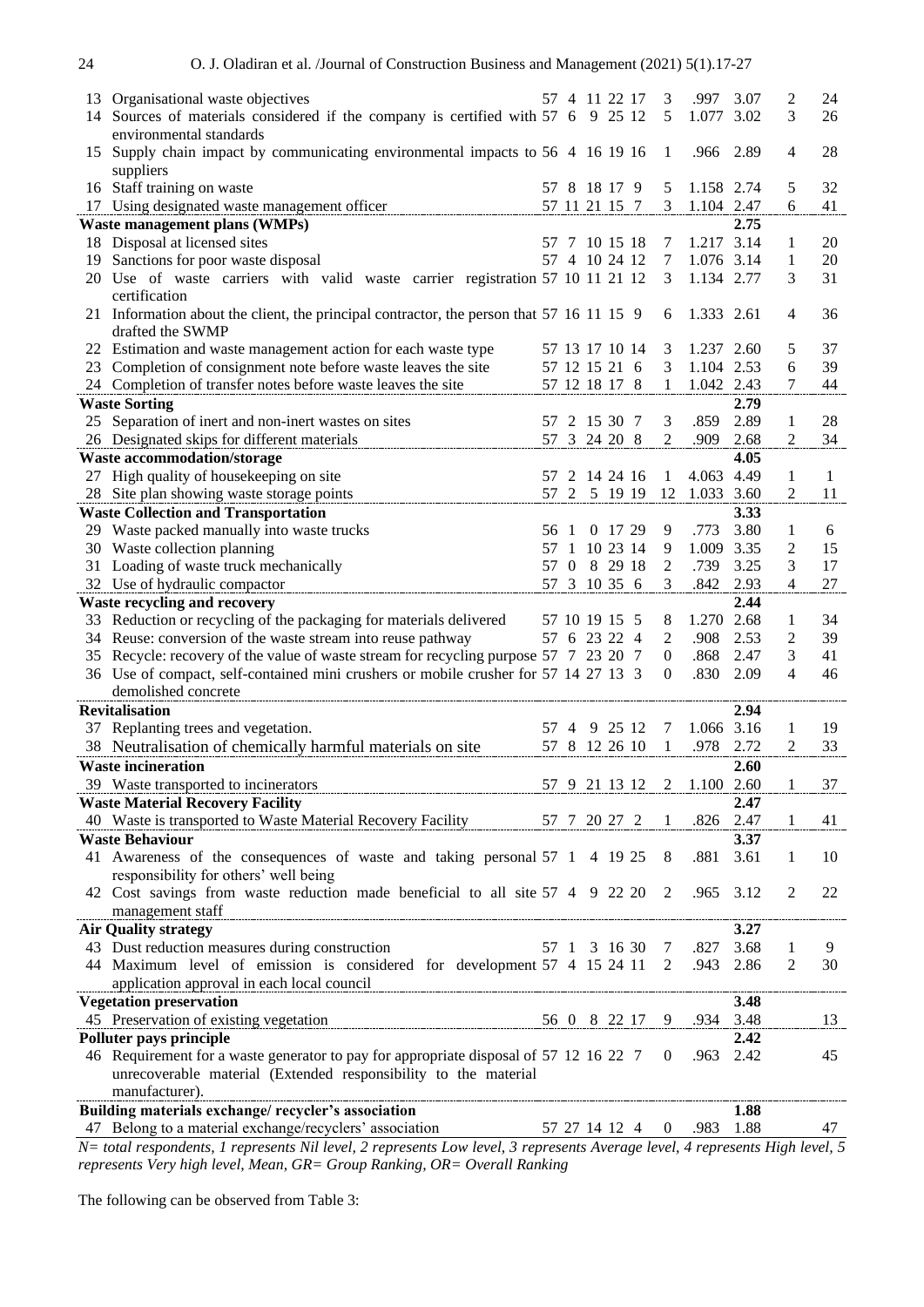Zero Waste: all the EWMPs under this category are used, but good site material storage practice (4.32) and checking deliveries for shortages and damages (4.25) were the most used practices by the respondents. This agrees with the findings of Adewuyi and Odesola (2016) that the most commonly used waste minimisation strategies on-site are properly securing stores after closing hour daily and checks on deliveries for shortages and or damages. The usage of all practices under zero waste could be owing to the fact that these practices ensure the safety and security of materials against theft, damages and vandalism. It can be implied that physical profit is mostly thought of by construction firms to using EWMPs.

ISO 14001: using designated waste management officer (2.47), staff training on waste (2.74), and supply chain impact by communicating environmental impacts to suppliers (2.89) are not used under this category. Further questioning during the survey revealed some respondents' view that EWM usage has cost and time implication; therefore, EWM issues be added in contractual clauses. Top management commitment (3.33) ranking highest is an indication that respondents appreciate the importance of top management. The commitment of top management is essential for EWMPs (Kareem et al., 2014). Other practices that are used in this category are organisation waste objectives (3.07) and sources of materials considered if the company is certified with environmental standards (3.02).

Waste management plans (WMPs): the usage of disposal at licensed sites (3.14) and sanctions for poor waste disposal (3.14) suggests that respondents agree that government legislation can influence the adoption of WMPs; its adoption is backed with legislation in the UK. However, use of waste carriers with valid waste carrier registration certification (2.77), estimation and waste management action for each waste type  $(2.60)$ , completion of consignment notes before waste leaves the site (2.53), and others are not used. Further questioning revealed that most respondents are not sure of the destination of their waste. It can be implied that waste that leaves sites can be handled and dumped incongruously. Also, no one can be held responsible since the processes are not documented; this practice is a reverse to the duty of care in the UK. Details of duly licensed waste carrier and eventual waste destinations are recorded to ensure duty of care and prevent illegal dumping or other wrong wastes handling (Papargyropoulou et al., 2011). The finding of this study shows that contractors do not use the practices of waste management plans (WMPs) category (2.75). This differs from the findings of Oladiran (2009b) that revealed average use of WMPs on Nigeria construction projects, but it aligns with Papargyropoulou et al. (2011) that revealed a low level of awareness and adoption of SWMPs in Malaysia.

Waste sorting: this category is not used on construction sites (2.79); the two practices examined in this category are not implemented on the sites investigated. Designated skips for different materials is a practice that will require extra resources such as skips, and this can affect the contractors' profit. This finding supports the view of Singaporean contractors who felt that EMS could not be engaged owed to construction costs increase (Ofori et al., 2002) cited in (Ishola et al., 2015).

Some respondents claim that value is attached to metals in tons; the metals are carefully sorted out and sold to metal recyclers; this validates Kareem et al. (2014) that individual judgment comes to play as regards value attached to reusable material.

Waste accommodation/storage: Site plan showing storage points (3.60) and high quality of housekeeping on site (4.49) are used. This result agrees with Sapuay (2016) that contractors uphold hygiene on sites by disposing waste away from their operational area. High quality of housekeeping on site is also a health and safety concern, as accidents on sites will cause delay, payment of insurance to the injured or on the dead, and cost on the organisation's reputation and so on. Improper debris management has caused major environmental problems, hazards and accidents (Papargyropoulou et al., 2011).

Waste collection and transportation: this category is used by the respondents (3.33). Contractors' duty is to ensure the removal of construction waste from the site. Waste packed manually into the waste truck (3.80) ranked 1st in this category. However, the use of hydraulic compactor (2.93) ranked least, and this result can be due to the fact that contractors outsource the evacuation of construction waste from their sites, so the mechanical equipment is rarely used by contractors.

Waste recycling and recovery: all EWMPs under this category are not used. This confirms the revelation by Kofoworola (2006) that Governments and waste management authorities in Nigeria give inadequate attention to recycling and resource recovery. Further questioning revealed that most construction and demolition works are usually sub-contracted; at times, construction waste is given out free on-demand by the local community, and the main contractors rarely attach commercial value to construction waste on-site, as the timely removal of the waste is of priority. Contractors are more interested in the management of project deliverables, time, budget and quality. Kamal (2009); Ren et al. (2012) recommend the consideration of 'environment' as an additional criterion for project planning. Some respondents claim that waste generation is avoided through accurate estimation of resources. Waste is inevitable (Wahab and Lawal, 2011), and estimators' allowances for materials waste are usually exceeded (Odusami et al., 2012).

Revitalisation: Neutralisation of chemically harmful materials on site (2.72) is not a practice that is applied. As already mentioned earlier, this result reflects the fact that many toxic elements are not used on construction sites. Replanting trees and vegetation (3.16) is used; this could have been encouraged or enforced through the implementation of the greener initiative programmes of the Lagos State Government.

Waste incineration: this category is not a used EWMP (2.60). As earlier mentioned, the evacuation of waste is mostly outsourced to a third party. Lagos State Waste Management Agency is sometimes employed; however, most respondents are not sure if waste carriers are certified or not; this implies that most respondents neither contribute to the actions taken on their wastes offsite nor aware of the waste destination; this is a defeat to the purpose of EWM. Waste Management (WM) is ensuring that waste is removed from the place of generation, treated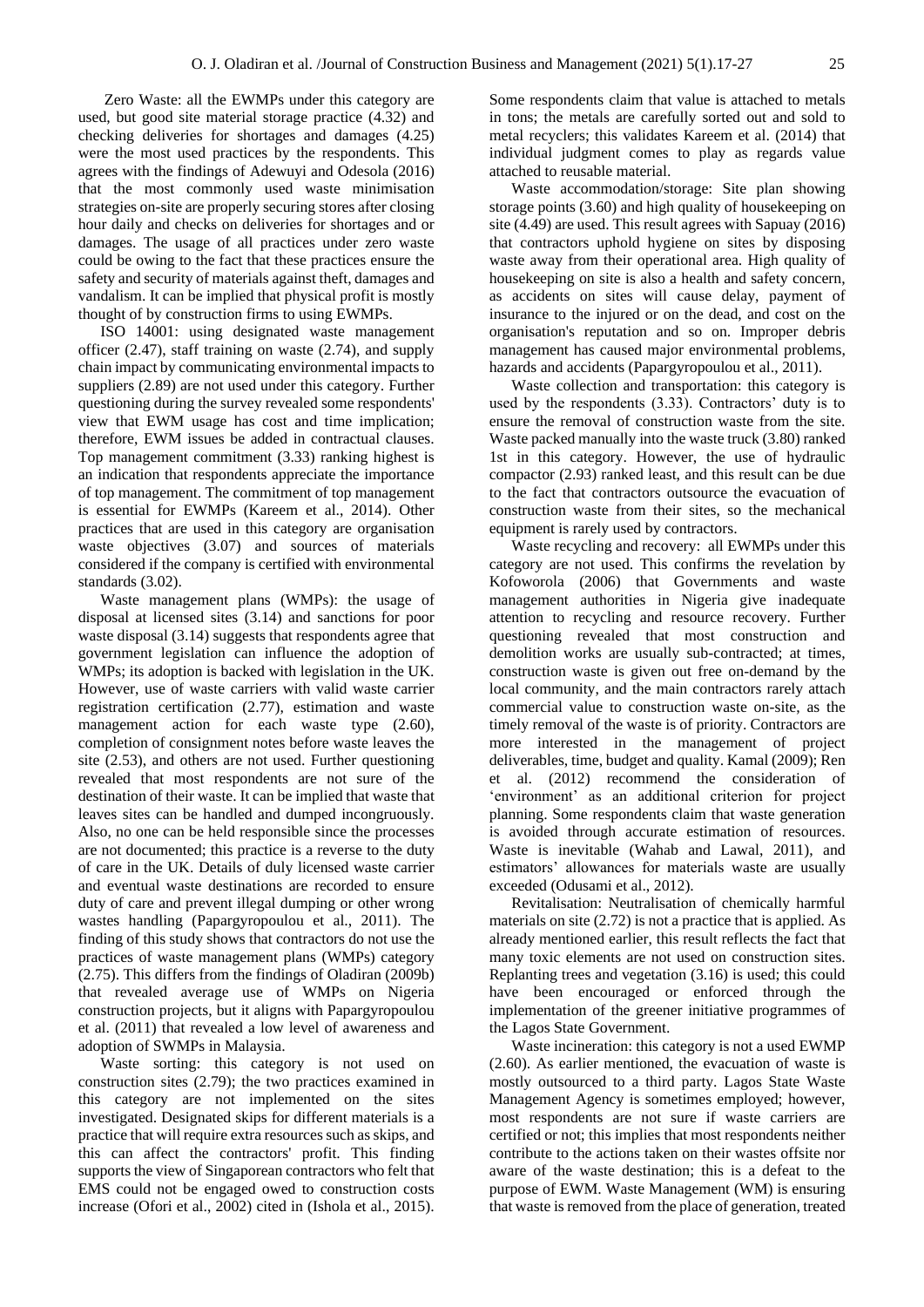and disposed of or recycled safely (Demirbas, 2010). With proper research, a contractual relationship for successful implementation of WM practice can be negotiated with waste service providers (Davidson, 2011). The principles of Waste Material Management must be communicated to design and construction teams and also the WM contractors in order to experience the full benefits of good WMMPs (WRAP, n.d.).

Waste Behaviour: Awareness of the consequences of waste and taking personal responsibility for others' wellbeing (3.61); and cost savings from waste reduction made beneficial to all site management staff (3.12) are used in this category.

Air Quality strategy: Dust reduction measures during construction (3.86) are used by the contractors on sites, while maximum level of emission is considered for development application is not used (2.86). Further questioning revealed that the State Government regulates the use of equipment on construction sites.

Vegetation preservation: this practice is applied on construction sites (3.48). The usage level must have been heightened because of the Lagos State Government greener initiative programme.

Polluter pays principle: this is not used on construction sites (2.42). The construction waste disposal charging scheme (CWDCS) introduced in Hong Kong in 2006 has made the contractors embrace on-site waste sorting practice, reuse, recycling of C and D waste (Wahi et al., 2015).

Building materials exchange/recyclers' association: this is not a used EWMP on the sites. Belong to a material exchange/recyclers' association ranked least in the overall (1.82). This result indicates that 'building materials exchange' is not trendy among professionals, and this supports Kofoworola (2006) that scavengers pick items

## **References**

Adewuyi, T. O. & Odesola, I. A. (2016). Material waste minimisation strategies among construction firms in south-south Nigeria, *International Journal of Sustainable Construction Engineering and Technology,* 7, (1), 11-29.

Ajayi, O. M., Koleoso, H. A., Soyingbe, A. A., & Oladiran, O.J. (2008). The practice of waste management in construction sites in Lagos State, Nigeria. *The Construction and Building Research Conference of the Royal Institution of Chartered Surveyors*, 2008. Dublin.

Azika, N. (1991). *Research methodology in the behavioural sciences.* Lagos, Nigeria: Longman Nigeria PLC.

Chen, Z., Li, H., & Wong, C. T. (n.d.). Environmental management of urban construction projects in China.

Christini, G., Fetsko, M., & Hendrickson, C. (2004). Environmental Management Systems and ISO 14001 Certification for Construction Firms. *Journal of Construction Engineering and Management.*

Cox, (2016). Waste management on construction site. Retrieved fro[m https://www.irsm.org](https://www.irsm.org/)

Dania, A. A., Kehinde, J.O., & Bala K. (2007). A study of construction material waste management practices by construction firms in Nigeria

Davidson, G. (2011). Waste management practices: Literature review. Office of Sustainability Dalhousie for recycling on dumpsites in Lagos. The recycling industry has over 2million informal waste pickers worldwide (Hoornweg and Bhada-Tata, 2012).

#### **5. Conclusions**

The study investigates the EWMPs of contractors on construction sites in Lagos. Survey research was used to carry out the study. The following conclusions are drawn on the findings of the study:

1. Contractors are aware of 28 EWMPs and use 26 on construction sites out of 47 EWMPs that were investigated. It implies that the awareness of the EWMPs determines their usage. If the awareness is increased, the implementation will be improved.

2. Waste accommodation/storage practice is the most used EWMPs, while building materials exchange/recyclers association is not a practice among contractors. It implies that a lot of waste will still be generated on sites because storage induces wastages.

## **6. Recommendations**

The following recommendations are based on the conclusions drawn from the findings of the study:

1. Professionals should increase their awareness and usage of some neglected EWMPs. This can be achieved through construction firms, governments and institutions sponsoring the training of professionals on MPs. Seminars and conferences can also be organised by these bodies.

2. Polluter pays principle and recyclers' association should be enforced in project implementations. This can be achieved through governments legislations and policies for project procurements..

University, Dalhousie. Retrieved from https://cdn.dal.ca>dept>sustainability

Demirbas, A. (2010). Waste management, waste resource facilities and waste processes. *Energy Conversion and Management*, 52 (2011) 1280-1287

Dubanowitz, A. (2000). Design of a material recovery facility (MRF) for processing the recyclable materials of New York's municipal solid waste. (Master's thesis, Fu Foundation School of Engineering and Applied Science, Columbia). Retrieved from www.seas.columbia.edu>dubanmrf

Fashola commissions N1bn recycling plant in Igando, 2015. PM. News May 13, 2015. Retrieved from [www.thenewsnigeria.com.ng/.../..](http://www.thenewsnigeria.com.ng/.../).

Gangolells, M., Casals M., Forcada N., & Macarulla, (2014). Analysis of the implementation of effective waste management practices in construction building project and sites. *Resources, Conservation and Recycling*, 93, 99- 111.

Grimms, K. (2014). Achieving overall sustainability through green initiatives and investments. Retrieved from [www.earthtimes.org/green-blogs/green-living/green](http://www.earthtimes.org/green-blogs/green-living/green) initiatives-investments

Health and Safety Executive (n.d.). *The construction (Design and Management) Regulations 2015: Material storage and waste management*. Retrieved from